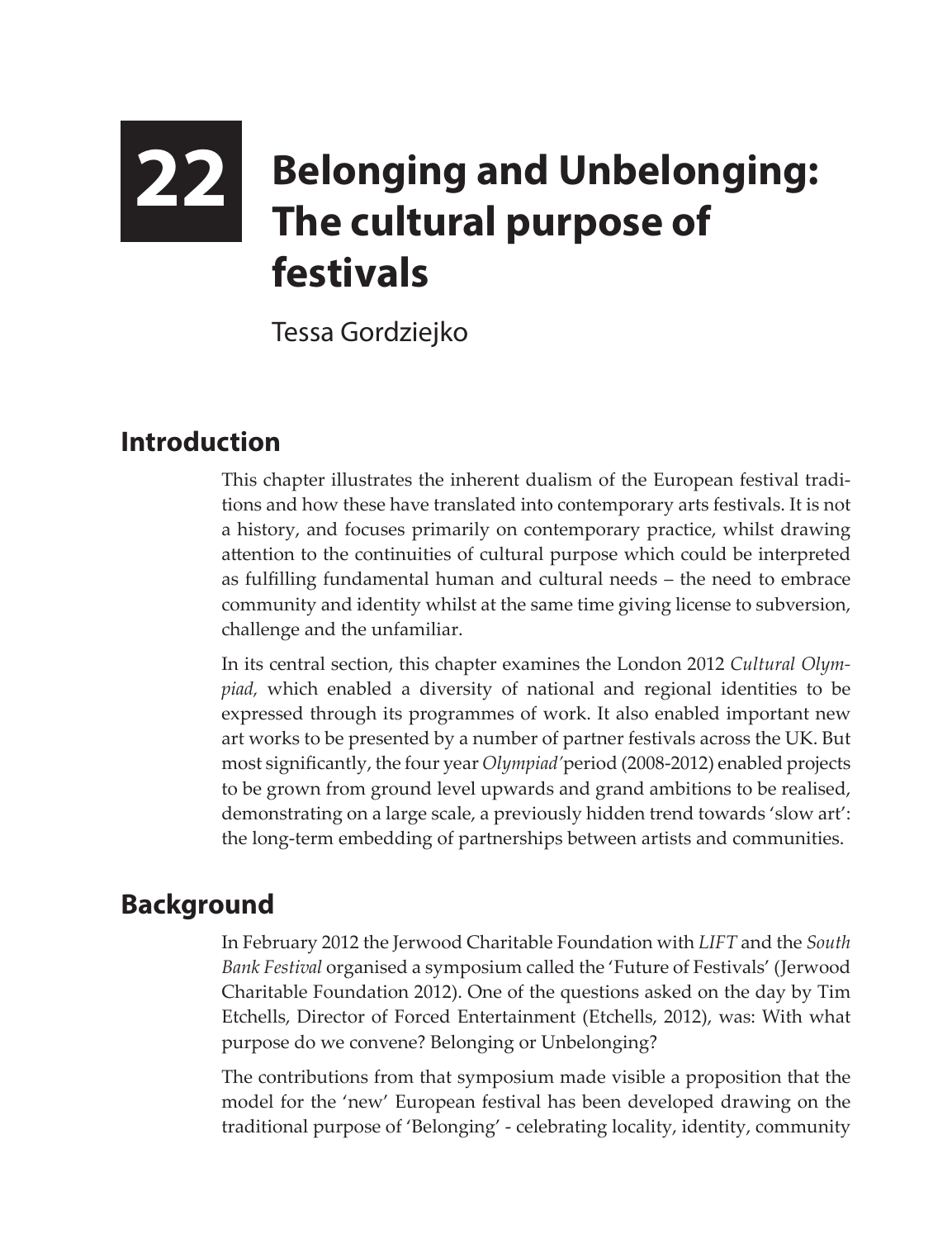- with the apparently newer purpose of 'Unbelonging' – risk taking, bringing in the new (international), innovation. But as the following section proposes, both concepts are rooted in both an older established dimension and a new dimension.

The artists at the symposium focused strongly on the purpose of the new, "to change the idea of what is possible" (Etchells), for the festival "to re-imagine and rewrite itself at will, spilling into new shapes and new ideas" (Andy Field, Director Forest Fringe). However, my proposition is that for a festival to achieve the "wild amnesiac vitality" (Field) of Unbelonging, it draws on traditions of Belonging: rootedness, community and the cyclical familiarity provided by the calendar.

#### **Belonging and Unbelonging – echoes of the past**

A fuller understanding is based on the concept of misrule that runs through festivals ancient and modern. The Lord of Misrule, a figure featuring in medieval festivals across many European countries, symbolises the world turning upside down, the upending of social hierarchies and norms. Misrule or license for dissent is played out in the traditions of the masked carnival, most notably the Venetian carnival. Indeed, as historian James H. Johnson observes, "Today *carnivalesque* can describe an attitude, a frame of mind, a joyously subversive stance toward authority in general" (Johnson 2011: 42). Another key theme which occurred in a number of European festivals and feast days is connection with the spiritual world, with roots which are clearly present in modern Halloween customs and other occasions when "as happens in the feasts of renewal of many cultures, certain types of social disorder were actively encouraged during the period of the festival because this promoted the renewing influence of the Otherworld" (Kontratiev 1997: 4). Clearly the Belonging/Unbelonging dynamic is enacted through these ritual connections with the spirit world of ancestors and with familiar cycles of the seasons that also celebrate place and community.

## **Contemporary festivals – belonging as shared passion and the artist tribe**

This next section will focus on the application of this axis to contemporary festivals and in particular to an examination of how festivals and their cultural purposes relate to it. It can be observed that an 'artist tribe' often forms among groups of artists in a particular area, region or city where there is a vibrant cultural scene. Nowhere is this more evident than during an arts fes-